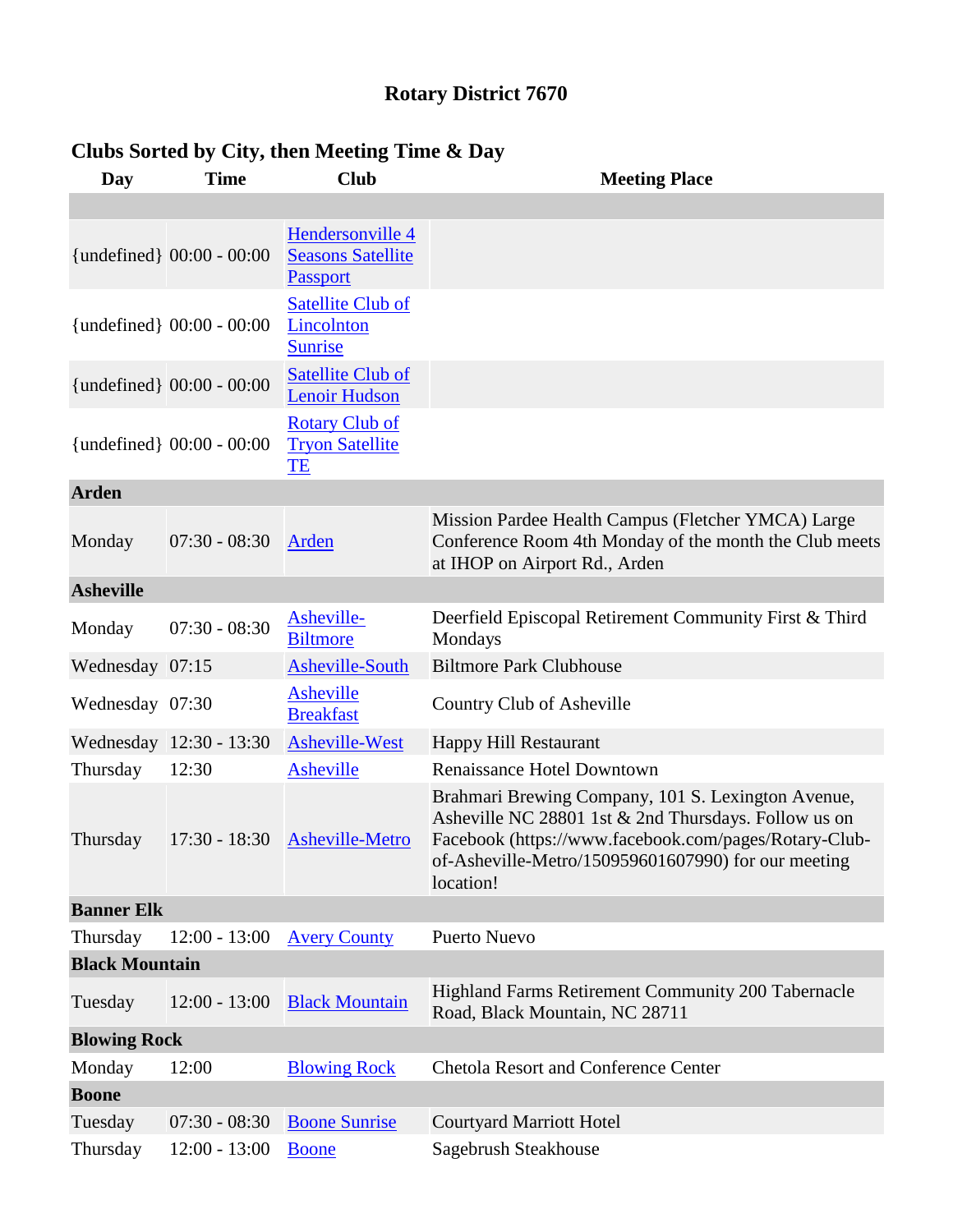| <b>Brevard</b>          |                 |                                         |                                                                                                                                                                                          |  |  |  |
|-------------------------|-----------------|-----------------------------------------|------------------------------------------------------------------------------------------------------------------------------------------------------------------------------------------|--|--|--|
| Tuesday                 | $12:00 - 13:00$ | <b>Brevard</b>                          | Plaza Garibaldi                                                                                                                                                                          |  |  |  |
| <b>Bryson City</b>      |                 |                                         |                                                                                                                                                                                          |  |  |  |
| Tuesday                 | 12:00           | <b>Bryson City</b>                      | <b>Iron Skillet Restaurant</b>                                                                                                                                                           |  |  |  |
| <b>Burnsville</b>       |                 |                                         |                                                                                                                                                                                          |  |  |  |
| Thursday                | 12:00           | <b>Burnsville</b>                       | Western Sizzlin Steakhouse 606 West Highway 19 East                                                                                                                                      |  |  |  |
| <b>Canton</b>           |                 |                                         |                                                                                                                                                                                          |  |  |  |
| Thursday                | $12:30 - 13:30$ | <b>Haywood County</b><br>(Canton)       | Southern Porch                                                                                                                                                                           |  |  |  |
| <b>Cashiers</b>         |                 |                                         |                                                                                                                                                                                          |  |  |  |
| Wednesday 08:00         |                 | <b>Cashiers Valley</b>                  | <b>Cashiers United Methodist Church</b>                                                                                                                                                  |  |  |  |
| <b>Clyde</b>            |                 |                                         |                                                                                                                                                                                          |  |  |  |
| Tuesday                 | 07:00           | Waynesville-<br><b>Sunrise</b>          | Large conference room on the 2nd floor Haywood Regional<br><b>Health and Fitness Center</b>                                                                                              |  |  |  |
| <b>Denver, NC 28037</b> |                 |                                         |                                                                                                                                                                                          |  |  |  |
| Wednesday 07:30         |                 | Denver/Lake<br><b>Norman</b>            | Unity Presbyterian Church                                                                                                                                                                |  |  |  |
| Franklin                |                 |                                         |                                                                                                                                                                                          |  |  |  |
| Tuesday                 | $00:00 - 00:00$ | Satellite of<br><b>Franklin Evening</b> | Lazy Hiker                                                                                                                                                                               |  |  |  |
| Tuesday                 | 07:30           | Franklin<br><b>Daybreak</b>             | <b>Angel Medical Center</b>                                                                                                                                                              |  |  |  |
| Wednesday 12:00         |                 | Franklin                                | First Presbyterian Church                                                                                                                                                                |  |  |  |
| <b>Granite Falls</b>    |                 |                                         |                                                                                                                                                                                          |  |  |  |
| Tuesday                 | 12:00           | <b>Granite Falls</b>                    | At the Granite Falls Civic Building directly behind the<br><b>Granite Falls Community Recreation Center</b>                                                                              |  |  |  |
| <b>Havesville</b>       |                 |                                         |                                                                                                                                                                                          |  |  |  |
| Tuesday                 | $12:00 - 13:00$ | <b>Clay County</b>                      | Hinton Rural Life Center on the first and third Tuesday of<br>the month. Second Tuesday is our board meeting (all<br>welcome). Fourth Tuesday is our lunch out at a local<br>restaurant. |  |  |  |
| <b>Hendersonville</b>   |                 |                                         |                                                                                                                                                                                          |  |  |  |
| Monday                  | $17:30 - 18:30$ | Hendersonville-<br><b>Four Seasons</b>  | Olive or Twist                                                                                                                                                                           |  |  |  |
| Tuesday                 | 12:00           | Hendersonville                          | The Chariot Restaurant                                                                                                                                                                   |  |  |  |
| <b>Hickory</b>          |                 |                                         |                                                                                                                                                                                          |  |  |  |
| Tuesday                 | 12:00           | Lake Hickory,<br>(Hickory)              | Lake Hickory Country Club                                                                                                                                                                |  |  |  |
| Wednesday 07:00         |                 | <b>Hickory Sunrise</b>                  | Fireside Rm. Lenoir-Rhyne Univ.                                                                                                                                                          |  |  |  |
| Thursday                | 12:00           | Hickory                                 | Lake Hickory Country Club                                                                                                                                                                |  |  |  |
| <b>Highlands</b>        |                 |                                         |                                                                                                                                                                                          |  |  |  |
| Monday                  | 17:30           | Highlands-<br>Mountaintop               | Episcopal Church                                                                                                                                                                         |  |  |  |